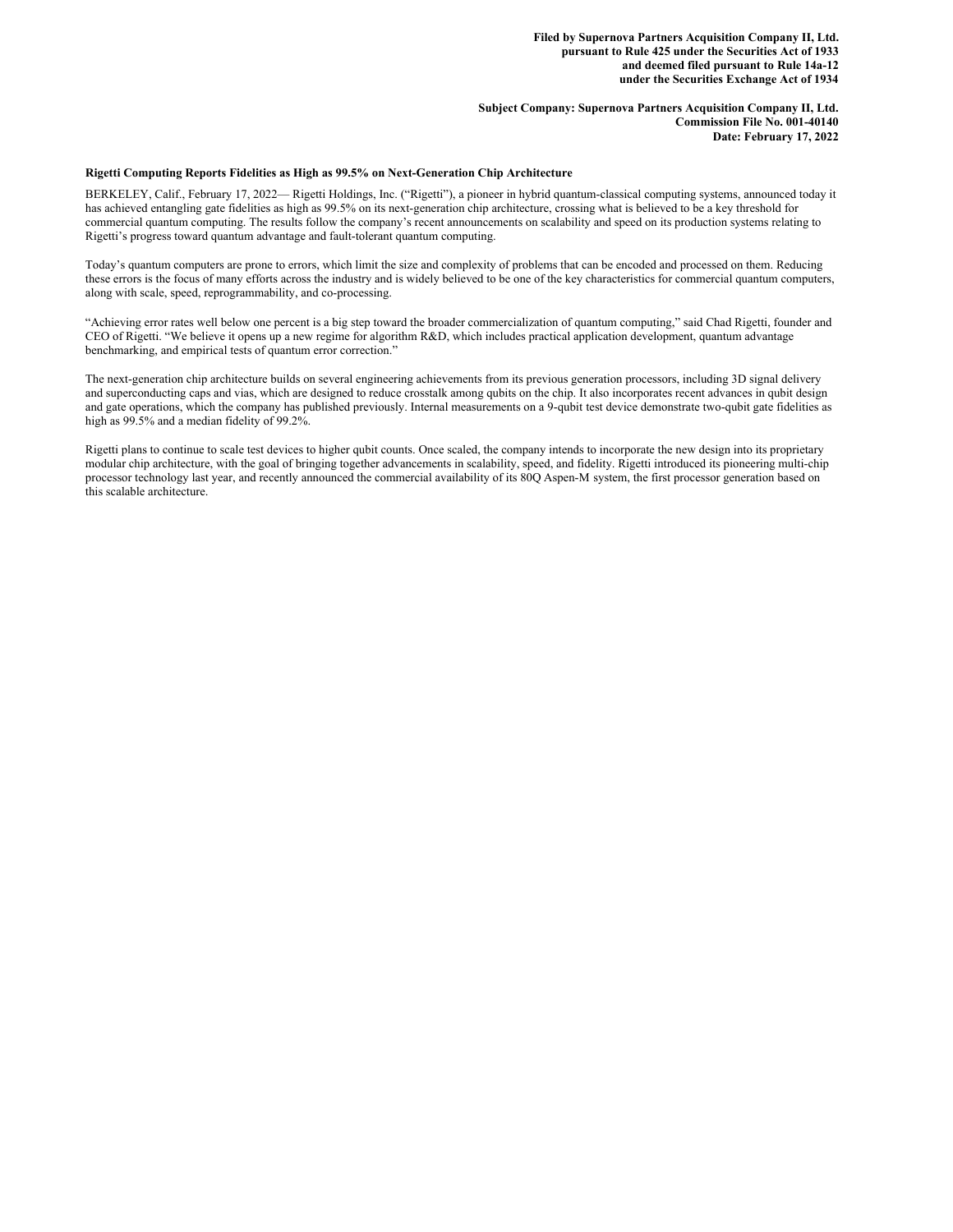### **About Rigetti**

Rigetti Computing is a pioneer in full-stack quantum computing. The company has operated quantum computers over the cloud since 2017 and serves global enterprise, government, and research clients through its Rigetti Quantum Cloud Services platform. The company's proprietary quantum-classical infrastructure provides ultra-low latency integration with public and private clouds for high-performance practical quantum computing. Rigetti has developed the industry's first multi-chip quantum processor for scalable quantum computing systems. The company designs and manufactures its chips in-house at Fab-1, the industry's first dedicated and integrated quantum device manufacturing facility. Rigetti was founded in 2013 by Chad Rigetti and today employs more than 140 people with offices in the United States, U.K., and Australia. Learn more at www.rigetti.com.

#### **Additional Information and Where to Find It**

In connection with the previously announced proposed business combination between Rigetti and Supernova Partners Acquisition Company II Ltd ("Supernova") (NYSE:SNII), Supernova has filed a registration statement on Form S-4 (as amended, the "FormS-4") with the SEC, which includes a proxy statement/prospectus, that is both the proxy statement to be distributed to holders of Supernova's ordinary shares in connection with its solicitation of proxies for the vote by Supernova's shareholders with respect to the proposed business combination and other matters as may be described in the registration statement, as well as the prospectus relating to the offer and sale of the securities to be issued in the business combination. Supernova has mailed a definitive proxy statement/prospectus and other relevant documents to its shareholders. This communication does not contain all the information that should be considered concerning the proposed business combination and is not intended to form the basis of any investment decision or any other decision in respect of the business combination. Supernova's shareholders and other interested persons are advised to read the definitive proxy statement/prospectus and other documents filed in connection with the proposed business combination, as these materials will contain important information about Rigetti, Supernova and the business combination. The Registration Statement was declared effective by the SEC on February 9, 2022 and the definitive proxy statement/prospectus and other relevant documents were mailed to shareholders of Supernova as of the record date established for voting on the proposed Business Combination and the other proposals regarding the Business Combination. Shareholders are able to obtain copies of the definitive proxy statement and other documents filed with the SEC, without charge, at the SEC's website at www.sec.gov, or by directing a request to Supernova's secretary at 4301 50th Street NW, Suite 300 PMB 1044, Washington, D.C. 20016, (202) 918-7050.

### **Participants in the Solicitation**

Supernova and its directors and executive officers may be deemed participants in the solicitation of proxies from Supernova's shareholders with respect to the proposed business combination. A list of the names of those directors and executive officers and a description of their interests in Supernova is contained in Supernova's definitive proxy statement/prospectus, which was filed with the SEC and is available free of charge at the SEC's website at www.sec.gov. To the extent such holdings of Supernova's securities may have changed since that time, such changes have been or will be reflected on Statements of Change in Ownership on Form 4 filed with the SEC.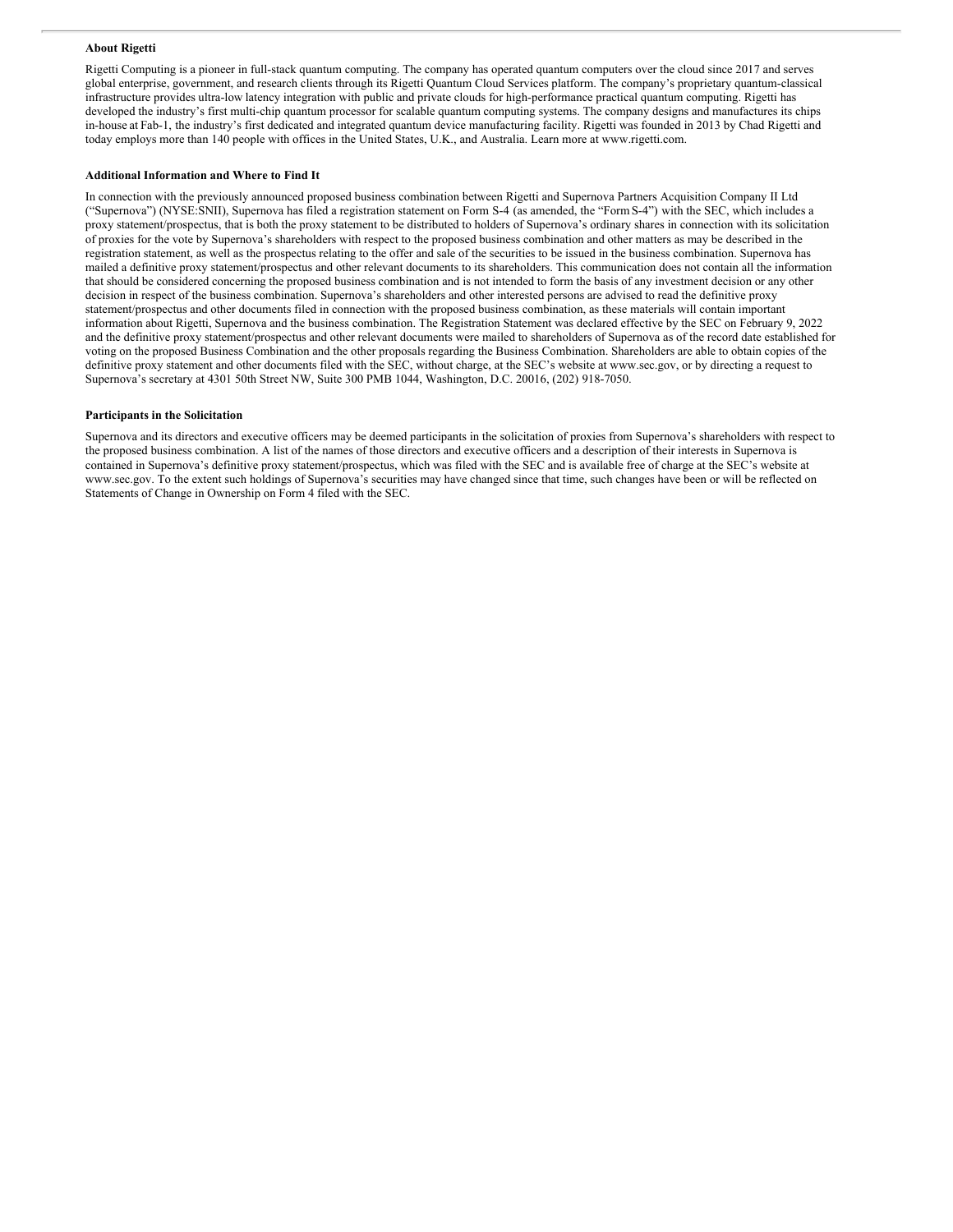Rigetti and its directors and executive officers may also be deemed to be participants in the solicitation of proxies from the shareholders of Supernova in connection with the proposed business combination. A list of the names of such directors and executive officers and information regarding their interests in the proposed business combination is included in the proxy statement/prospectus for the proposed business combination.

# **No Offer or Solicitation**

This communication does not constitute (i) a solicitation of a proxy, consent or authorization with respect to any securities or in respect of the proposed business combination or (ii) an offer to sell, a solicitation of an offer to buy, or a recommendation to purchase any security of Supernova, Rigetti, or any of their respective affiliates.

# **Forward-Looking Statements**

Certain statements in this communication may be considered forward-looking statements. Forward-looking statements generally relate to future events and can be identified by terminology such as "pro forma", "may", "should", "could", "might", "plan", "possible", "project", "strive", "budget", "forecast", "expect", "intend", "will", "estimate", "anticipate", "believe", "predict", "potential", "goal" or "continue", or the negatives of these terms or variations of them or similar terminology. These forward-looking statements include, but are not limited to, statements relating to Rigetti's new chip architecture, the key characteristics and thresholds for commercial quantum computing and new algorithm R&D and statements relating to Rigetti's plans to scale test devices to higher qubits and incorporate its new design into its modular chip architecture. Such forward-looking statements are subject to risks, uncertainties, and other factors which could cause actual results to differ materially from those expressed or implied by such forward-looking statements. These forward-looking statements are based upon estimates and assumptions that, while considered reasonable by Supernova and its management, and Rigetti and its management, as the case may be, are inherently uncertain. Factors that may cause actual results to differ materially from current expectations include, but are not limited to: the outcome of any legal proceedings that may be instituted against Supernova, Rigetti, the combined company or others following the announcement of the business combination and any definitive agreements with respect thereto; the inability to complete the proposed business combination due to the failure to obtain approval of the shareholders of Supernova or to satisfy other conditions to closing; changes to the proposed structure of the business combination that may be required or appropriate as a result of applicable laws or regulations or as a condition to obtaining regulatory approval of the business combination; the ability to meet stock exchange listing standards following the consummation of the business combination; the risk that the proposed business combination disrupts current plans and operations of Rigetti as a result of the announcement and consummation of the proposed business combination; the ability to